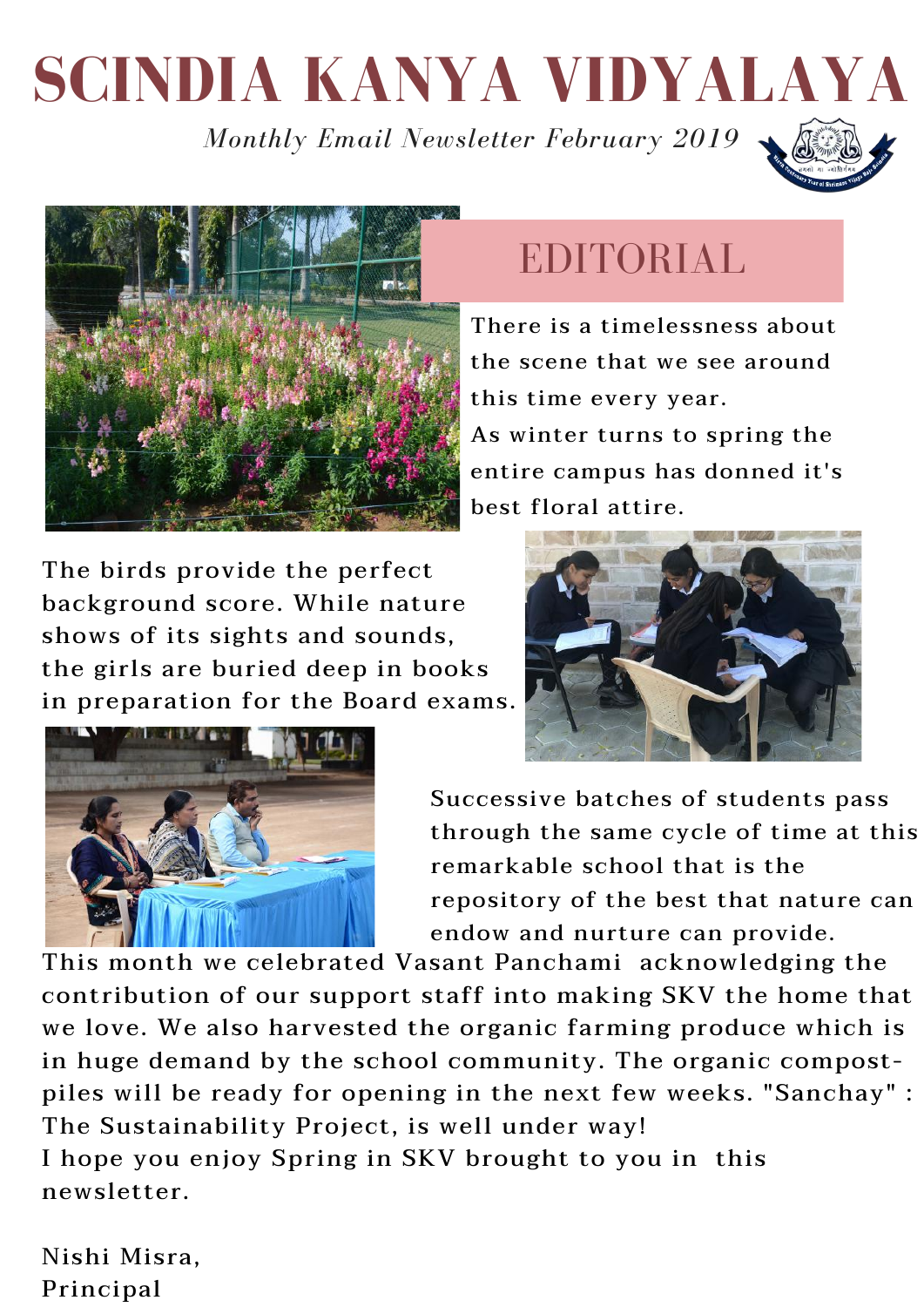

ORGANIC KITCHEN **GARDEN** 

Last December, the Principal, staff and teachers established an organic kitchen garden at SKV, as part of an environmental project. The process started with choosing the appropriate site, preparing the land, sowing seeds like spinach, coriander and fenugreek.

Horticulturist Mr. Mahesh Mishra guided us further in planting seeds for brinjal, mint and tomato saplings as well. Three months of hard work resulted in a good harvest.

Bundles of the produce were sold from a makeshift stall along the main school avenue. Vegetables were packed in newspaper bags and sold to staff members as part of the school's drive towards sustainable development.

As a marketing strategy amla (Indian gooseberries) were given free of cost with the vegetables and we were able to raise a good amount.

There are further plans to expand the kitchen garden area for sowing summer crops like lady fingers, bottlegourd, green chillies, pumpkin etc.

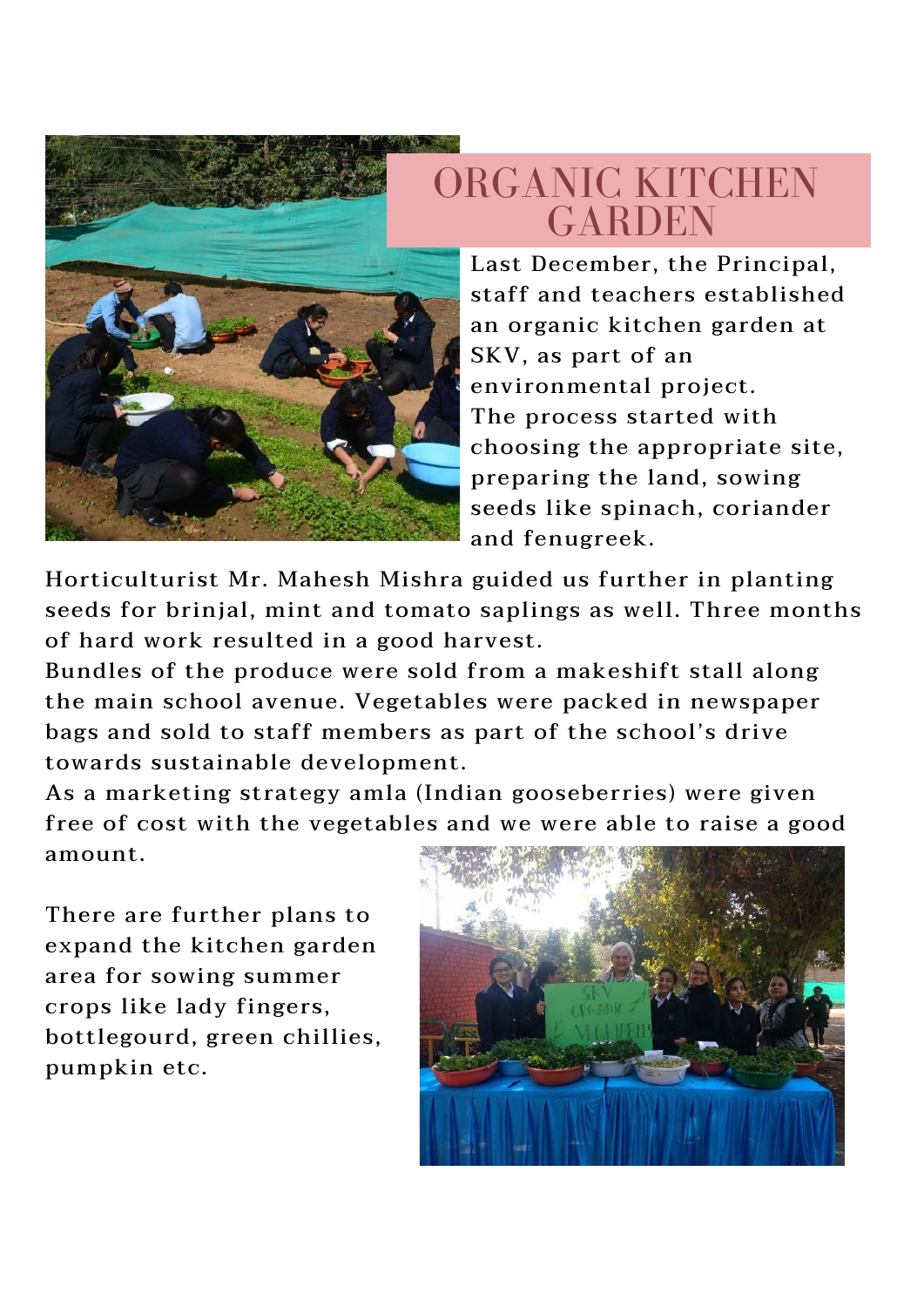## TRAY GARDENING



*On 8th February, 2019 a tray gardening workshop was conducted by Mr. Mahesh Mishra, a horticulturist. The workshop was organized in the SKV campus with the students of Classes 9 and 11 taking part. Tray gardening is an amazing way to transform a large tray or shallow container with petite plants or dwarf varieties into an enchanted landscape.*

*It is an amazing way of decorating one's very own terraces and balconies.*

### AKHIL BHARTIYA BHAVBHOOTI **SAMAROH**

AKHIL BHARTIYA BHAVBHOOTI SAMAROH was a four day programme held at Jiwaji University, Gwalior, from 20th February 2019 to 23rd February 2019. From SKV, two students participated in the school level competitions. These competition were: essay writing, singing of traditional shlokas. In the latter, Muskaan

Kaushik secured the first position, while in essay writing Aayushika Kalta also secured the top prize. The prize, along with a certificate, was a cash award of Rs.500/- each. Indu Chaturvedi, the Sanskrit teacher and HOD of the Indian



Languages department at SKV was honoured with the 'Bhavbhooti Samman' for her contribution to Sanskrit, her command over the language and her literary skills.

The name Bhavbhooti is taken from the name of a renowned Sanskrit bard who lived in the 8th century in Madhya Pradesh.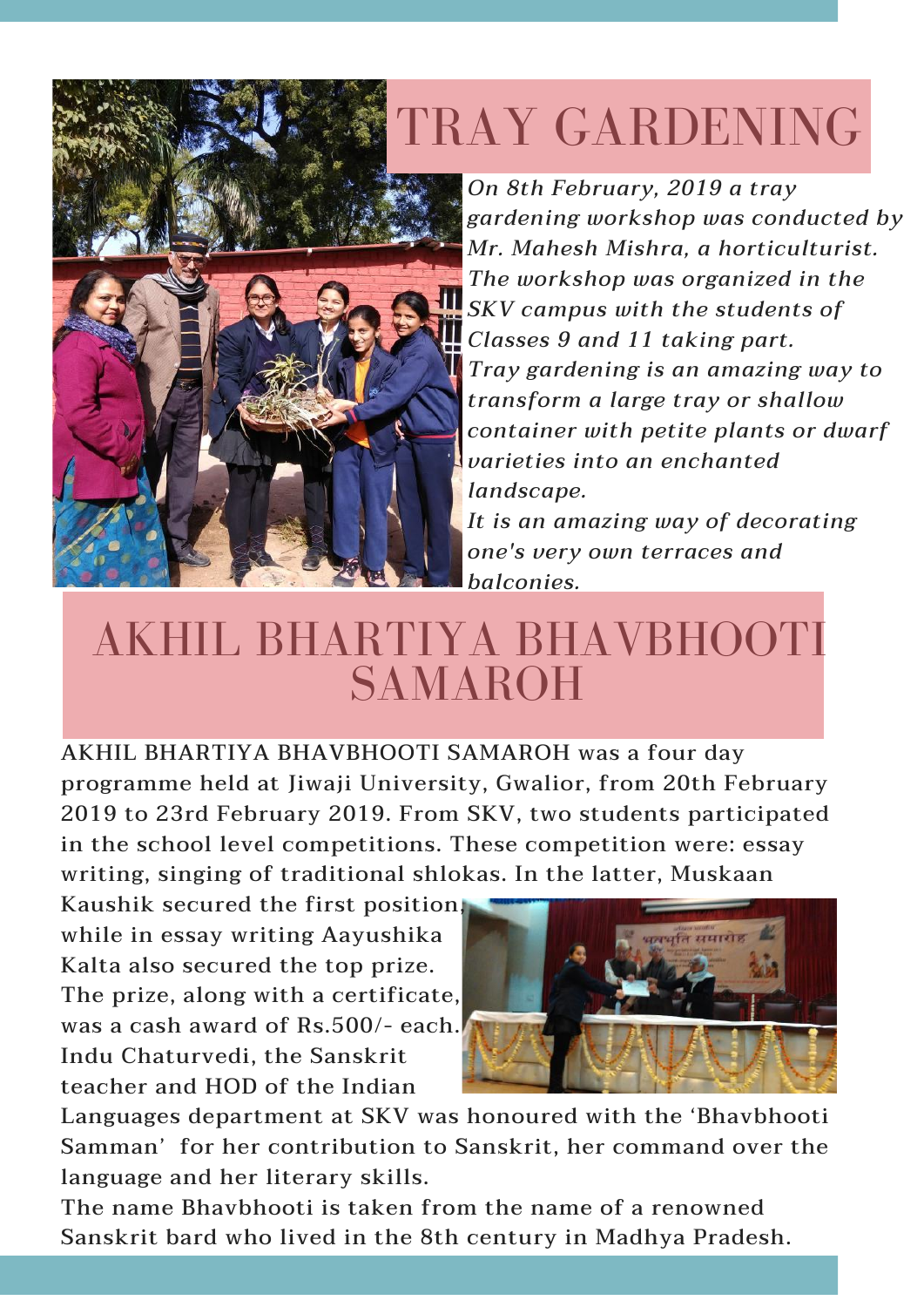

On 23rd and 24th February, a workshop for teachers and students was organized by AFS, an organization to which recently the school has been affiliated. They facilitate exchange programmes and, ever since our membership, some students have availed of their short term programmes to various countries.

On Saturday, the teachers' workshop, entitled ICL (Intercultural learning) focused on acquiring international mindedness and the challenges that one faces living in today's globalized society. The students' workshop on Global Competencies was designed to instruct students on various sustainable goals and appreciate and, indeed, contribute to the amazing work that some have been doing in making this world a better place.

The workshops were well conducted by the AFS representative Ms. Sarita Bhadwar.



INTER HOUSE CALENDAR COVER PAGE COMPETITION

> An Inter-House Calendar Cover Page Competition was held over 3 days from 27th November to 1st December 2018. There were two participants from each house, competing in an open category. The result of the event is as follows:- Vasundhara House – 1st Yashodhara House – 2nd Madhvi House --- 3rd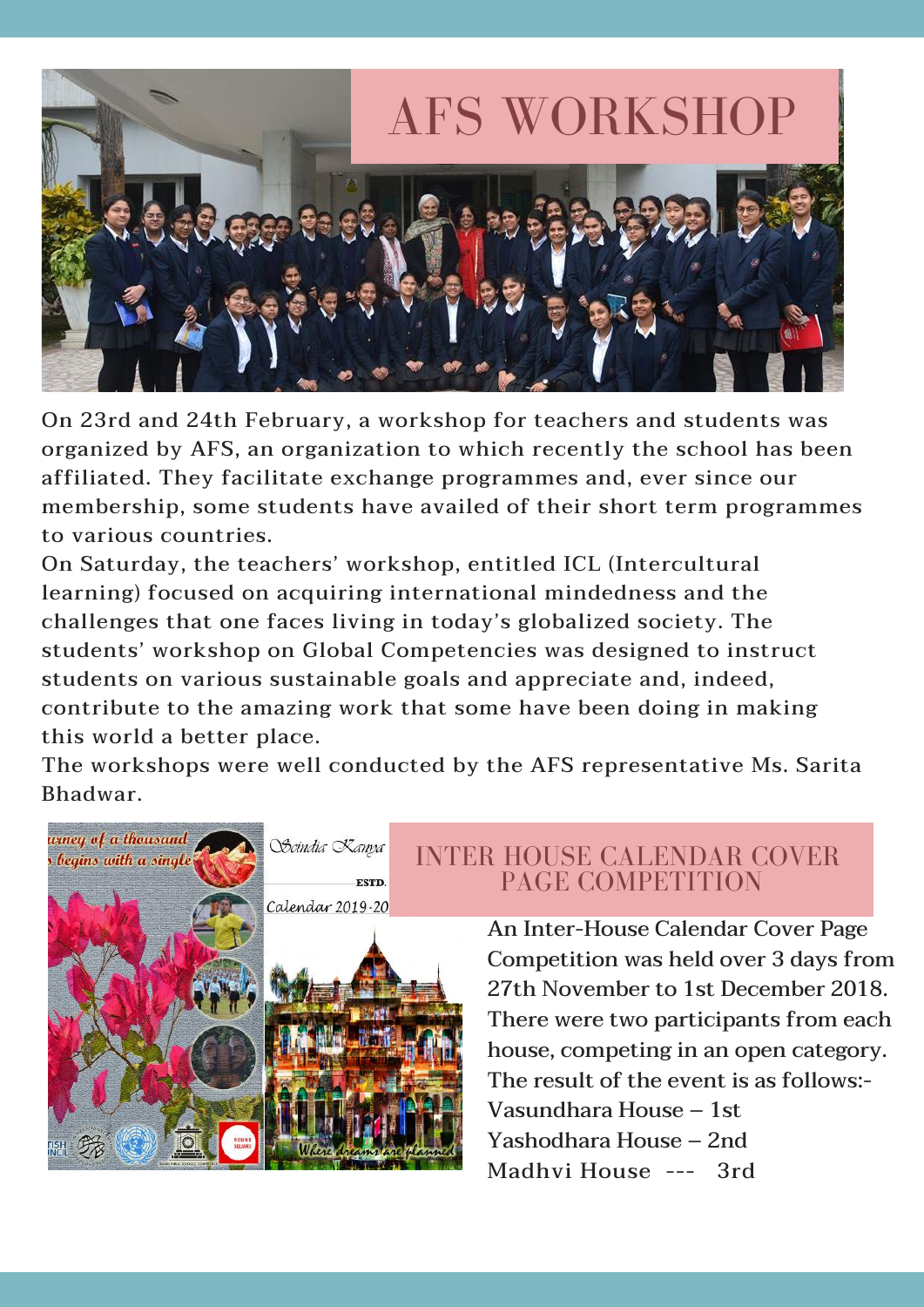### **BASANT PANCHAMI CELEBRATION**



Basant Panchami is the commencement of spring- even though here in Northern India the remnants of winter still linger. Basant Panchami has a specific meaning: Basant means "spring" and Panchami means "the fifth day". The school celebrated Basant Panchami on 10th February 2019. The day started with saraswati puja in the Saraswati Lawn followed by a cultural program in MJS Hall.

The Indian music orchestra, comprising students from Class 12, performed a raga based on Raag Bhairav. Class 6 recited shlokas and poems. A group song- ritu basant hai aaya sabke man umang hai laya was sung by the students. There was also a lively Kathak dance performance by Rhytham Garg depicting the classical tradition of Shiv Vandhana and Mohini Bhasmasur, where Vishnu killed Bhasmasur with his wit.



On this day a nukkad natak competition on women's issues was also organized in the arena. This was dedicated to the Founder Shrimant Vijaya Raje Scindia, who was a champion of women's causes. The topics in these improvised dramatic productions were – Karmaa, Manmarziyan, Paanch din ki red light, hum gum ho gaye. The competition was judged on the following criteria - message and content, dialogue delivery, acting, and expression. Vasundhara and Yashodhara houses secured the first position, Madhavi bagged the second position and Usha house stood third.



The celebrations concluded with a community lunch, which is a tradition of our school, and ex-staff are invited to join the camaraderie. To celebrate this vibrant occasion the children were dressed in colourful Indian attire.